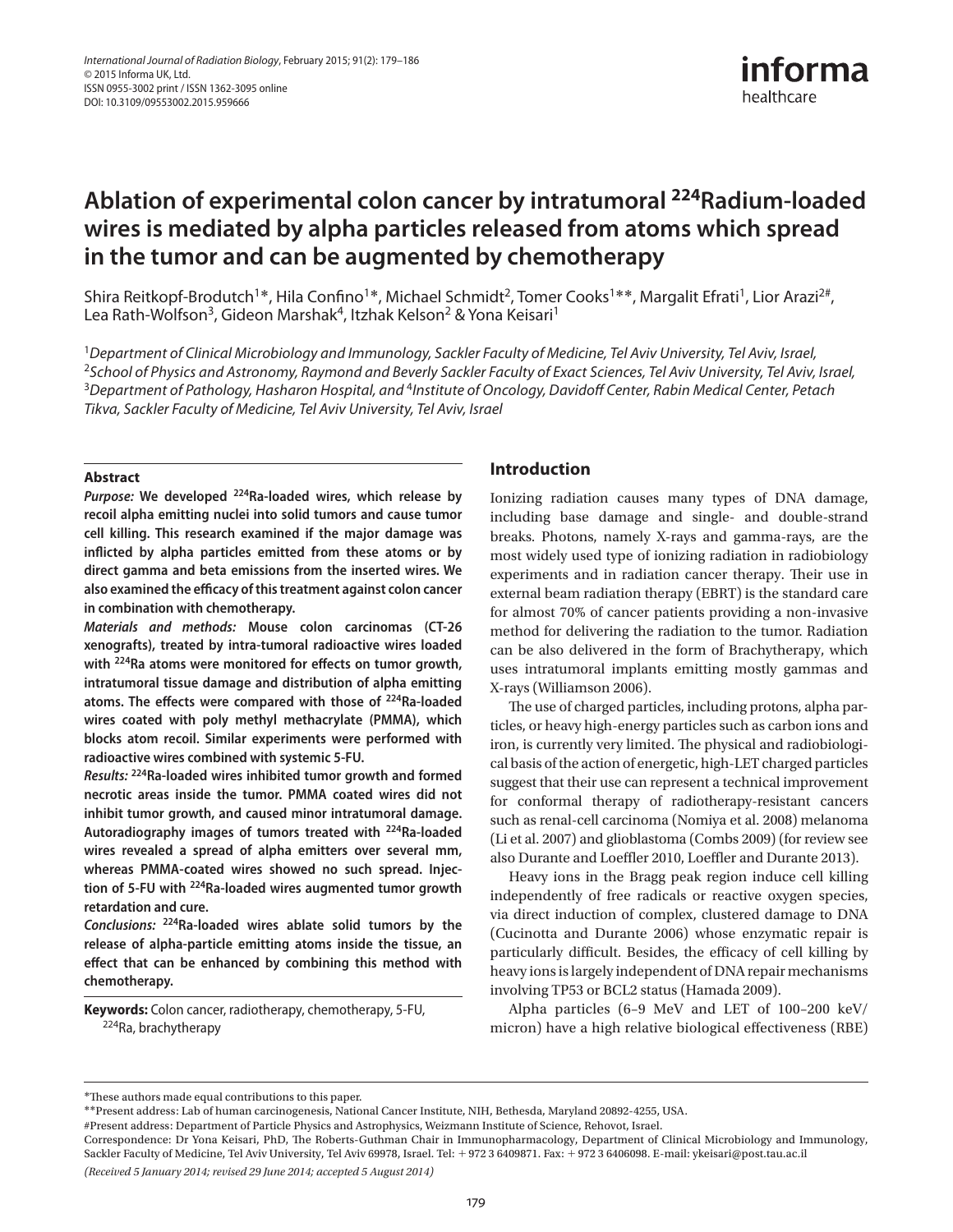and similar effects as heavy ions. Only few hits are required to ensure cell lethality (Søyland and Hassfjell 2000, Suntharalingam et al. 2005, Roeske and Stinchcomb 2006). As with heavy ions, the effect of alpha particles is less sensitive to the cell oxygenation state compared to photons and electrons (Tobias et al. 1982, Antonovic et al. 2013, Tinganelli et al. 2013).

 Yet, alpha particles, because of their short range in tissue (40-90 micron), are not in use for external beam or brachytherapy of solid tumors. Alpha radiation is rather used in radionuclide therapy by combining radionuclides with cancer targeting agents, such as antibodies, hormones, or custom-designed synthetic agents to multifocal disease (Couturier et al. 2005, Bruland et al. 2006, Brechbiel 2007, Huang et al. 2012).

Our method, termed as DaRT - Diffusing Alpha-emitters Radiation Therapy - is the first approach for treating solid tumors with alpha particles in brachytherapy.

DaRT entails treating solid tumors with interstitial <sup>224</sup>Ra-loaded wires that continually release short-lived alpha emitting atoms into the tumor. Wire preparation is based on a  $^{228}$ Th (1.91 y half-life) generator (Arazi et al. 2007). The wires, impregnated with small activities of  $^{224}$ Ra (3.66 d halflife) embedded securely below their surface, are inserted into the tumor, releasing, by recoil,  $^{220}$ Rn,  $^{216}$ Po and  $^{212}$ Pb atoms. These atoms disperse to a considerable distance from the source in the tumor, leading to the formation of a high dose alpha radiation region (Arazi et al. 2007). Alpha emitting atoms which get out of the tumor enter the blood system and disperse in the entire body delivering a very low dose to most organs and reduced damage to the immediate vicinity of the tumor (Arazi et al. 2010).

The  $224$ Ra decay chain involves, along with the emission of alpha particles, also several beta and gamma emissions. Beta decays occur for <sup>212</sup>Pb (with a maximum energy  $E_{\text{max}} = 570$ keV), <sup>212</sup>Bi (E<sub>max</sub> = 2254 keV) and <sup>208</sup>Tl (E<sub>max</sub> = 1796 keV). The most important gamma emissions occur for  $212Pb$  (239 keV, branching ratio 43.6%) and <sup>208</sup>Tl (511 keV, 22.6%; 583 keV, 84.5%; 861 keV, 12.4%; 2615 keV, 99.2%), with additional lines at lower energies  $( $90 \,\text{keV}$ )$  with branching ratios of up to 17%. The effective range of beta particles with the above energies in tissue is a few mm. The attenuation lengths of the dominant gamma emissions are 8-23 cm, indicating that the dose contribution from these gammas falls roughly as  $1/r^2$  in the vicinity of the source.

In the present study, we tested the biological effect of this alpha particle based therapy on colon cancer derived tumors in mice. We assessed the separate contributions of the alpha radiation from the atoms which spread inside the tumor and of the betas and gammas emitted directly from the <sup>224</sup>Ra source, to tumor damage. We also examined the combined effects of the radioactive wires with the chemotherapy 5-fluorouracil (5-FU).

## **Materials and methods**

#### **Animals**

 Balb/c male mice were obtained from the breeding colony of Tel-Aviv University, Israel. Mice were used at the ages of 8-12 weeks. Animal care and experimentation was carried out in accordance with Tel-Aviv University guidelines (Permit No. M-07-060, M-10-059).

#### **Tumor cell lines**

 CT26 cells, an N-nitroso-N-methylurethane (NNMU) induced, undifferentiated colon carcinoma cell line was purchased from the ATCC (CRL-2638). CT26 cells were grown in Roswell Park Memorial Institute medium (RPMI-1640, GIBCO, Rehovot, Israel) supplemented with 10% fetal calf serum, L-glutamine (2 mM), sodium pyruvate  $(1 \text{ mM})$ , Hepes buffer  $1M$  and D-glucose (Biological Industries, Beit Haemek, Israel), penicillin (100 U/ml) and streptomycin (100 μg/ml) (Sigma, Paisley, USA), The cell lines were stored in a humid incubator at a temperature of  $37^{\circ}$ C, CO<sub>2</sub> 5%.

#### **Chemotherapeutic agent**

 5-Fluorouracil (5-FU) was purchased from Ebewe Pharma (Unterach, Austria), kept at room temperature and dissolved in PBS before use.

## **Tumor cell inoculation**

 Subcutaneous tumors were induced by injecting a single dose, i.d. of  $5 \times 10^5$  CT26 cells in 0.1 ml HBSS buffer (Biological industries, Israel) into the low lateral side of the Balb/c mice back (Plotnikov et al. 2004). Tumors appeared after 10 days (3-4 mm).

 Local tumor growth was determined by measuring three mutually orthogonal tumor diameters with a digital caliper. The volume of the tumor was calculated as:  $V = D_1 \times D_2 \times D_3 \times (\pi/6)$ , where  $D_1$ ,  $D_2$ ,  $D_3$  stand for the three mutually orthogonal tumor diameters.

## **224 Ra-loaded wire preparation**

 $224$ Ra-loaded wires were made of 0.3 mm diameter stainless steel acupuncture needles (Golden Needle, China) or titanium wires (0.508 mm in diameter, Grade 1 titanium, New England Precision Grinding Co. Holliston, MA, USA). Wires were loaded with radium by exposing them to a  $228$ Th generator in an electrically isolated, air-filled circuit as previously described (Cooks et al. 2008). In order to embed the accumulated radium ions into the wire's surface and thus prevent them from being removed once inside the tissue, the wire was heated in  $N_2$  atmosphere to about 500 $^{\circ}$ C to induce diffusion of radium from the surface to a depth of 1-20 nanometers, which still allows considerable recoil of the alpha emitting daughters into the tumor. The  $224$ Ra activity and release rate of <sup>220</sup>Rn of <sup>224</sup>Ra-loaded wires were then characterized by an alpha particle detector (Cooks et al. 2008, Horev-Drori et al. 2012). The wires were inserted into the tumors a short time after their preparation. The wires were made in the School of Physics and Astronomy, Faculty of Exact Sciences, Tel Aviv University.

#### **Preparation of PMMA-coated wires**

 To separately test the contribution of betas and gammas from the wires, radioactive wires were coated with PMMA in order to prevent the recoil of the daughter atoms of 224 Ra into the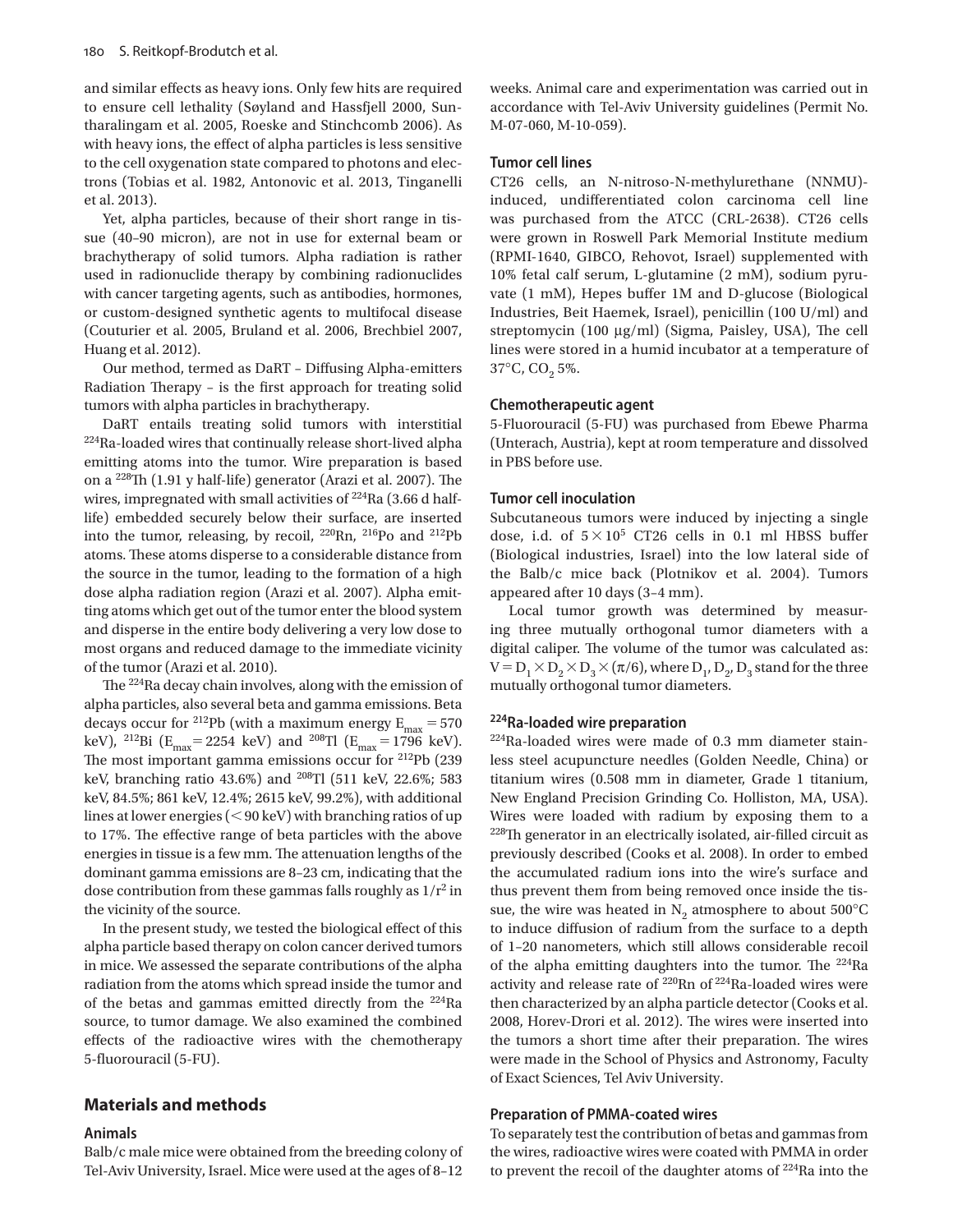tumor. Coating was performed by dipping the wires in PMMA solution (10% in Methyl isobutyl ketone, Bio-Lab Ltd).

## **DaRT wire implantation**

 Immediately after a DaRT wire was prepared and its activity measured  $(^{224}$ Ra activity; 7-65 kBq), it was placed at the extremity of a 23G syringe (PiC Indolor, Italy), which had a conductor wire inside it. Thus, it was possible to penetrate to a desired depth of the tumor using the syringe and subsequently manipulate the conductor to leave the DaRT wire inside the tumor.

## **Anesthesia**

Anesthetic compound (100 mg/kg ketamine + 10 mg/kg xylazine hydrochloride solution) (Vetoquinol, Eurovet), intra-peritoneal inoculation of 0.25 ml (solution in PBS) was given 10 min before starting the treatment. All surgical and invasive procedures were carried out under anesthesia.

#### **Histology**

 CT26 tumors were taken for histological examination at different times after DaRT treatment. Immediately after their removal, specimens were put into 4% formalin solution for at least 24 h. The preserved specimens were embedded in paraffin; histological sections (5 or  $10 \mu m$ ) were cut using a Leica RM2055 microtome (Leica, Nussloch, Germany, Microtome blades, Feather S35 Type), and placed on glass slides. The samples were stained with hematoxylin-eosin (H&E) (Surgipath, Richmond, IL, USA) and analyzed for tissue damage.

The following reagents and equipment were used for tissue processing: Formaldehyde, 37%/wt. (Aldrich, 533998 – 500 ml), Ethanol 70% (Gadot, #L70067608), Ethanol absolute (Bio Lab, #05250504), Toluene (Bio Lab, #20150501), Paraffin no. 1 = paraplast plus (McCormick 502004), Paraffin no.  $2 =$  tissue wax, Hematoxylin (Surgipath – Harris Formula, #01562), Hydrochloric acid 32% (Merck), Eosin (Surgipath, #01600), Entellan (Merck, HX1.07961.0500), Xylene (Gadot, #L70066734).

## **High resolution autoradiography (HRA) of DaRT-treated tumors**

 Excised tumors were placed in 4% formaldehyde for duration of 24 – 36 h. Shortly after tumor excision the DaRT wire was removed (by retracting it along its axis), to prevent further build-up of  $^{212}Pb$  inside the tumor. The preserved specimens were processed and embedded in paraffin following standard procedures. Histological sections  $(8 \mu m)$  were cut using a Shandon Finesse microtome (Thermo, Cheshire, UK) perpendicularly to the wire axis and placed on glass slides. The slides were then laid on a Fuji phosphor-imaging plate (BAS-TR2040S, Fuji Photo Film, Japan) over a  $12 \mu m$  Mylar foil to prevent direct contact with the plate, recording a signal proportional to the local 212 Pb activity of the histological sections (Arazi et al. 2007); this signal is dominated by the contribution of alpha particles emitted by  $2^{12}$ Bi and  $2^{12}$ Po (in secular equilibrium with <sup>212</sup>Pb), with negligible contribution from betas and gammas. Slides were left for measurement on the phosphor-imaging plate for about 10 h in a light-tight box. The plate was scanned by a Fuji FLA-9000 system with a pixel size of 100  $\mu$ m. The images produced were then processed using the TINA software (Raytek, Sheffield, UK) to find the total photo-stimulated luminescence (PSL) values (minus the background) in regions of interest of equal areas surrounding the tumor slices.

 An optional further layer in the analysis consisted of estimating the alpha particle dose based on the measured PSL patterns. The procedure, described in detail in Arazi et al. (2007), begins by converting the PSL value of each pixel to the local <sup>212</sup>Pb activity inside the tumor section (just above the pixel), using a set of  $2^{12}Pb$  calibration samples measured on the Fuji-plate simultaneously with the tumor sections. This provides a direct estimate of the local  $^{212}Pb$  activity at the time of tumor excision. The local alpha particle dose of <sup>212</sup>Bi and <sup>212</sup>Po (which are essentially in secular equilibrium with 212 Pb at all times) is proportional to the time integral of the local  $^{212}Pb$  activity. This integral is calculated by assuming that the spatial pattern of  $^{212}Pb$  activity is approximately constant throughout the treatment, with a time-dependent factor which describes its initial buildup and subsequent decay with <sup>224</sup>Ra half-life [Arazi et al. 2007]. Following this mathematical procedure, one can obtain rough estimates for the 212 Bi and 212 Po alpha particle dose distribution from the time of treatment (wire insertion) until the time of tumor excision, as well as the asymptotic dose that would have been delivered over an infinite time (in practice - over several <sup>224</sup>Ra half-lives). One can thus roughly quantify the treatment by calculating the effective diameter of the area receiving a dose above some set value (e.g., 10 Gy). Note that these calculations relate to only one of the three alpha particles emitted for each 220 Rn atom recoiling from the wire into the tumor. The dose contributed by the alpha decays of <sup>220</sup>Rn itself and of its immediate daughter <sup>216</sup>Po, is concentrated close to the wire, in a region where the alpha particle dose of 212 Bi and 212 Po is already high enough in itself to ensure cell lethality.

#### **Statistical analysis**

The statistical significance  $(p \le 0.05)$  of the differences between volumes of tumors in the various groups was assessed by applying ANOVA: Two-factor without replication or Student's *t*-test with repeated measures, by SPSS or Excel software.

#### **Results**

## **Ablation of colon tumors in Balb/c by intra-tumoral 224 Ra-loaded wires**

In order to examine the effect of <sup>224</sup>Ra-loaded wires on tumor growth, one or two 224 Ra wires were inserted horizontally along the center of the tumor. Applying two wires per tumor (total  $23.7-24.8$  kBq) resulted in significant retardation of tumor growth compared with tumors in which two inert wires were inserted (Figure 1,  $p = 0.014$ ). Twenty-nine days post treatment, the average volume of the 224 Ra-loaded wires treated tumors  $(n = 6)$  was 3 times smaller than that of the inert wires treated group ( $n = 7$ , Figure 1). Two wires achieved a better local tumor control compared to the group treated with one wire (11.7-12.3 kBq) that release lower radiation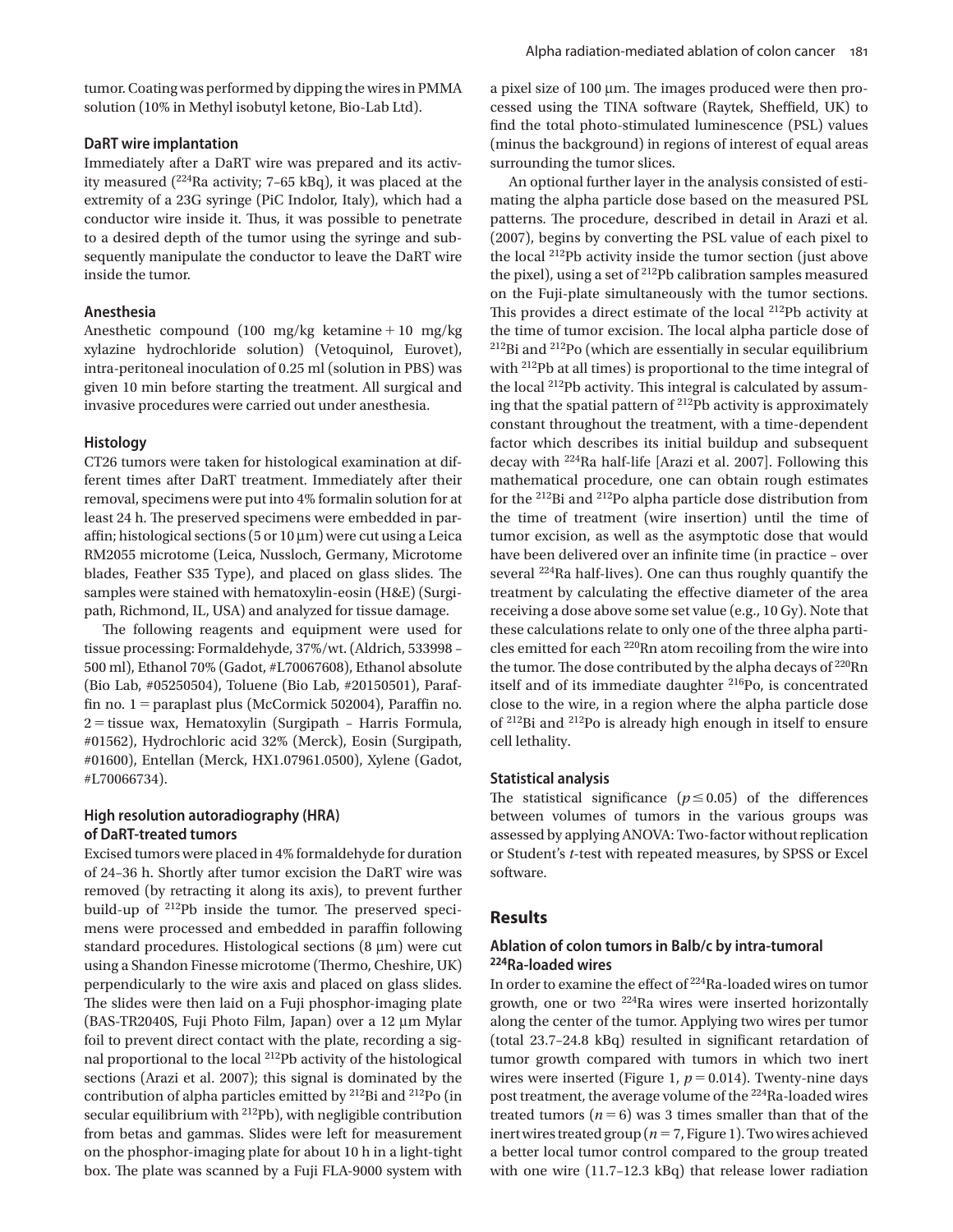

Figure 1. Effect of treatment with  $224$ Ra-loaded wires on the development of murine colon tumors. Treatment was applied to Balb/c mice bearing tumors (5-6 mm average diameter) and monitored for tumor growth. One <sup>224</sup> Ra wire: Tumor-bearing mice treated each with one  $224$ Ra wire, carrying activity in the range of 11.7-12.3 kBq  $(n = 6)$ . Two <sup>224</sup>Ra wires: Tumor-bearing mice treated with 2<sup>224</sup>Ra wires, carrying total activity in the range of 23.7-24.8 kBq  $(n = 6)$ . Inert: Tumor-bearing mice treated with one inert wire  $(n = 5)$ . 2  $\times$  Inert: Tumor-bearing mice treated with 2 inert wires ( $n = 5$ ). *P*values (ANOVA without replication) of Two 224 Ra-loaded wires vs. one <sup>224</sup>Ra-loaded wire or one/two inert wire(s)  $p < 0.05$ , or one <sup>224</sup>Ra-loaded wire vs. one/two inert wire(s)  $p < 0.05$ .

activity, but the differences were not statistically significant (Figure 1,  $p = 0.782$ ).

As noted above, apart from alpha particles, the <sup>224</sup>Ra decay chain consists of both beta and gamma emissions, which might further contribute to tumor cell eradication. To evaluate such additional contribution emitted from DaRT wires we compared the effect of  $224$ Ra-loaded titanium wires to the effect of <sup>224</sup>Ra-loaded wires coated with Poly methyl methacrylate (PMMA). PMMA blocks the recoil of alpha emitting radioactive atoms from the loaded wires, allowing only the beta-particles and gamma-rays to leave the wire, thus separating the damage caused by the different sources of radiation. Tumors (6-7 mm in diameter) were treated either with a single DaRT wire (average 224 Ra activity 44.3 kBq), an inert wire or a DaRT wire coated with PMMA (average <sup>224</sup>Ra activity 42.7 kBq) ('sealed' wire). Tumors treated by DaRT showed the lowest growth rate compared to tumors treated with either inert or PMMA-coated wires. Tumors treated with inert or PMMA-coated wires presented almost the same growth progression curves (Figure 2A). Histological examination of treated tumors, taken out 5 days post wire insertion, revealed that active wires caused tumor necrosis, which was absent in tumors treated with PMMA-coated wires (Figure 2B). In order to verify that coated radioactive wires do not release alpha emitting atoms into the tumor, we measured the distribution of alpha emitters (<sup>212</sup>Bi and <sup>212</sup>Po) inside the tumors 4 days post treatment using the Fuji phosphor-imaging plate. The results presented graphically in Figure 3A, were calculated from alpha particle distribution around radioactive wires (Figure 3B), and around PMMA-coated wires (Figure 3C). In the case of PMMA-coated wires, the active region was limited to the immediate vicinity of the wire  $($  ~ 1 mm), and



Figure 2. Effect of blocking the recoil of atoms from  $^{224}$ Ra-loaded wire on tumor destruction. Treatment was applied to Balb/c mice bearing tumors (6-7 mm average diameter) and monitored for tumor growth.  $224$ Ra wire: Tumor-bearing mice treated with one  $224$ Ra wire, carrying activities in the range of 41-47.2 kBq  $(n=8)$ . Sealed: Tumor-bearing mice treated with one PMMA-coated <sup>224</sup>Ra wire, carrying activities in the range of 38.1-46.5 kBq  $(n = 7)$ . Inert: Tumor-bearing mice treated with an inert wire  $(n = 7)$ . *P*-values of (ANOVA – two-factor without replication and Tukey test),  $^{224}\rm{Ra}$  -loaded wire vs. sealed or inert  $<$  0.05 (A). H&E staining of CT-26 tumors treated by a  $^{224}$ Ra-loaded wire (left), sealed (middle) or inert wire (right), 5 days post treatment (B).

had a total PSL signal smaller by a factor of ∼ 80 compared to that of the uncoated wires.

 We further calculated the asymptotic alpha particle dose distribution, resulting from the decay of 212 Bi and 212 Po inside



 Figure 3. Spread of radioactive atoms inside the tumors. Tumors (6-7 mm in average diameter) were treated by one  $^{224}$ Ra-loaded wire, carrying activities in the ranges of 41.4-47.5 kBq  $(n=3)$  or PMMAcoated <sup>224</sup> Ra-loaded wires (sealed) carrying activities in the ranges of 37-48.4 kBq  $(n = 4)$ . Four days post wire insertion the distribution of alpha particle emitting atoms was monitored by PSL (Photostimulated Luminesence). *P*-value ( $t$ -test) = 0.007(A). Tumor slices of  $^{224}$ Ra-loaded wire (B), or treated with one PMMA-coated 224 Ra-loaded wire (C).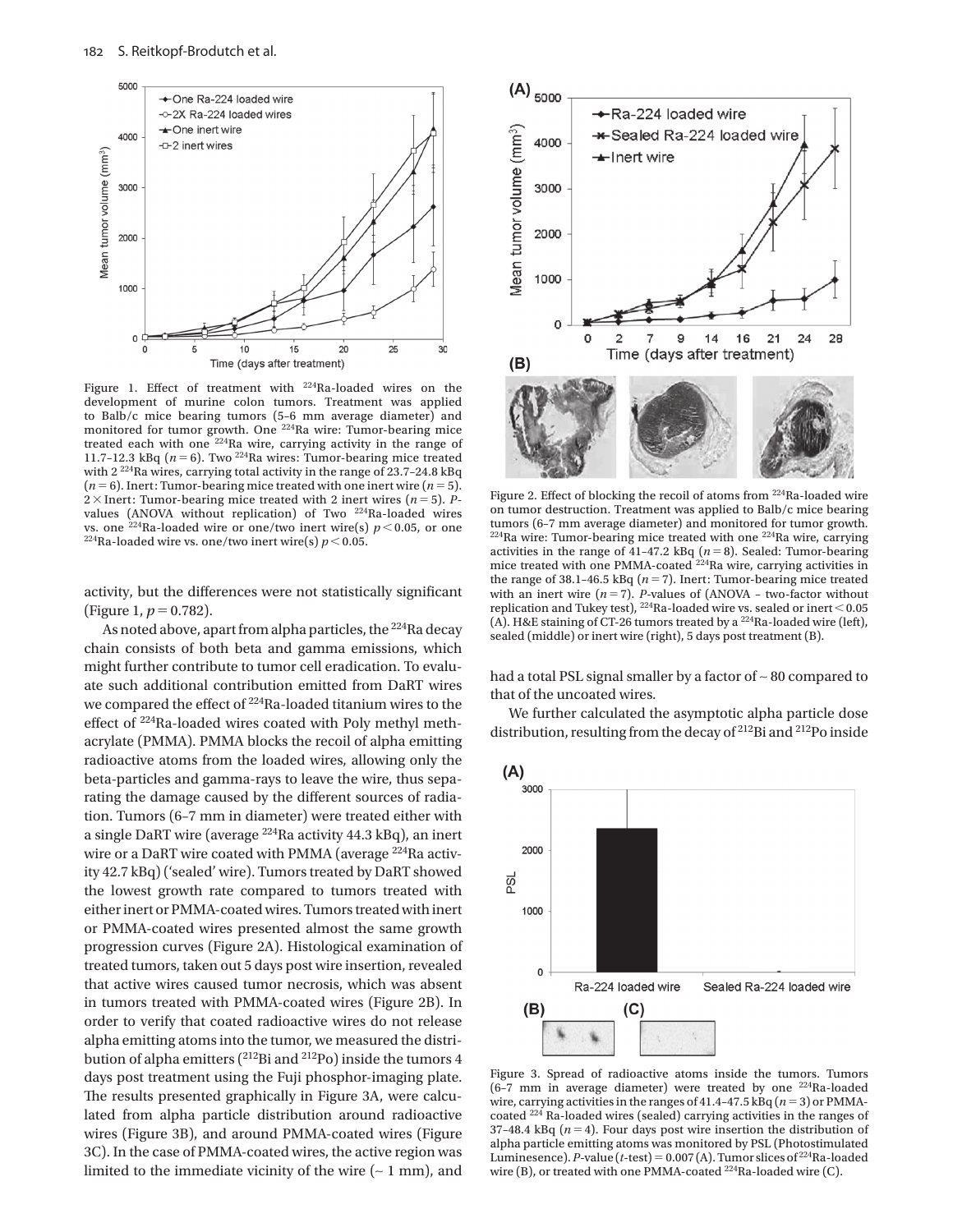the tumor (Figure 4) as described above, based on an autoradiography image of a 10 micron-thick section taken from the treated tumor (a different tumor than the one shown in Figure 3). The tumor was treated 11 days after tumor cell inoculation, with a single DaRT wire, with a 224 Ra activity of 31 kBq, inserted parallel to the tumor base. The tumor's long diameter at the time of treatment was ∼7 mm. The tumor was removed 3.9 days after source insertion. As can be seen in the Figure, an asymptotic alpha particle dose exceeding 10 Gy is expected over a region spanning 3-4 mm. The central dip observed in the calculated dose map resulted from tissue deterioration in the immediate vicinity of the DaRT wire.

The calculated dose is consistent with the wire activity, assuming an effective diffusion coefficient of the order of  $10^{-8}$  cm<sup>2</sup>/s for <sup>212</sup>Pb (which likely binds to large molecules and does not diffuse as a free ion). In the context of a mathematical diffusion model, as given in the appendix of Arazi et al. (2007), the effective diffusion length of  $^{212}Pb$  in this case is ∼ 0.3 mm. Note that separate Monte Carlo calculations of the dose delivered by betas and gammas (emitted both by the source and by the diffusing atoms), show that for this wire activity, the asymptotic beta dose is larger than 10 Gy up to ∼ 2 mm from the wire, i.e., overlapping the region receiving  $>$  10 Gy from the alpha particles emitted by <sup>212</sup>Bi and <sup>212</sup>Po. The gamma contribution to the dose in this case falls below 1 Gy at distances larger than ∼ 1 mm from the wire and is thus negligible.

## **Ablation of colon tumors in Balb/c mice by intra-tumoral 224 Ra-loaded wire combined with 5-FU**

We examined the therapeutic efficacy of 5-FU in combination with the radioactive wires on colon tumor retardation. Randomized mice with 6-7 mm (longest diameter) tumors were divided into four groups and subjected to one of the following treatments: Two <sup>224</sup>Ra-loaded wires per tumor (total radioactivity 27.9-35.5 kBq), two inert wires, two <sup>224</sup>Ra-loaded wires per tumor (32.1-33.8 kBq) combined with 5-FU (75 mg/kg)



 Figure 4. Calculated asymptotic dose contours (Gy) based on autoradiography measurements with a Fuji phosphor-imaging plate, in  $10 \mu m$  histological sections taken from tumors. The scale refers to the alpha particle dose delivered by <sup>212</sup>Bi and <sup>212</sup>Po from source insertion until tumor removal (Gy). The nominal source  $224$  Ra activity at the time of insertion was 0.84 μ Ci (31 kBq). Dose curves shown: 1, 5, 10, 20, 30, 50, 100, 200 Gy. The border of the tumor is marked by a dashed line. This Figure is reproduced in color in the online version of *International Journal of Radiation Biology* .

injected 24 h prior to wire insertion, or two non-radioactive wires per tumor combined with 5-FU (75 mg/kg).

The results presented in Figure 5 demonstrate that treatment with two <sup>224</sup>Ra-loaded wires inserted concomitantly with a single dose of 5-FU, significantly retarded tumor growth compared to the effect of radioactive wires alone  $(p = 0.0004)$  or inert wires  $+ 5$ -FU  $(p = 0.015)$  (ANOVA: Twofactor without replication). Furthermore, in 4 out of 5 mice the tumor completely disappeared after DaRT + 5-FU while only 1 out of 5 disappeared after DaRT alone. The mice whose primary tumor was eradicated by DaRT + 5-FU were alive 40 days after treatment without tumor recurrence.

 Similar results were obtained in mice treated with a lower radioactive dose (one wire 7.2-19 kBq)  $(n = 13)$  without and with 5-FU (75 mg/kg). When treated with the combination of 224 Ra-loaded wire and 5-FU, better local tumor control was achieved, compared with the group treated with <sup>224</sup>Ra-loaded wire alone  $(p=0.01)$  or inert wire +5-FU  $(p = 0.033)$  (ANOVA: Two-factor without replication).

# **Discussion**

 Colon cancer accounts for 9% of all new cancer cases and is the third leading cause of cancer death in men and women in the USA (Siegel et al. 2013). Surgery remains the cornerstone of successful treatment of gastrointestinal carcinomas. However, strategies adding chemotherapy, radiation therapy or both have evolved and were proven to reduce relapse rates. Radiotherapy (RT) alone used in either a pre-operative or a post-operative setting improves the overall survival compared to surgery alone (Oehler and Ciernik 2006).

DaRT (Diffusing Alpha-emitters Radiation Therapy) is a new method for treating solid tumors with interstitial



Figure 5. Effect of treatment with <sup>224</sup>Ra-loaded wires combined with 5-FU on the growth of murine colon cell derived tumors. Balb/c mice bearing 6-7 mm in diameter subcutaneous tumors were treated with either two <sup>224</sup>Ra-loaded titanium wires (total activity 27.9-35.5 kBq;  $n = 5$ ), two <sup>224</sup>Ra wires (total activity 32.1-33.8 kBq) combined with 5-FU ( $n = 5$ ), two inert wires combined with 5-FU ( $n = 6$ ), or two inert wires  $(n = 6)$ . 5-FU (75 mg/kg) was injected 24 hours prior to wire insertion. *P*-value (ANOVA two-way without replication) of two  $^{224}$ Ra-loaded wires + 5-FU vs. all controls  $<$  0.05.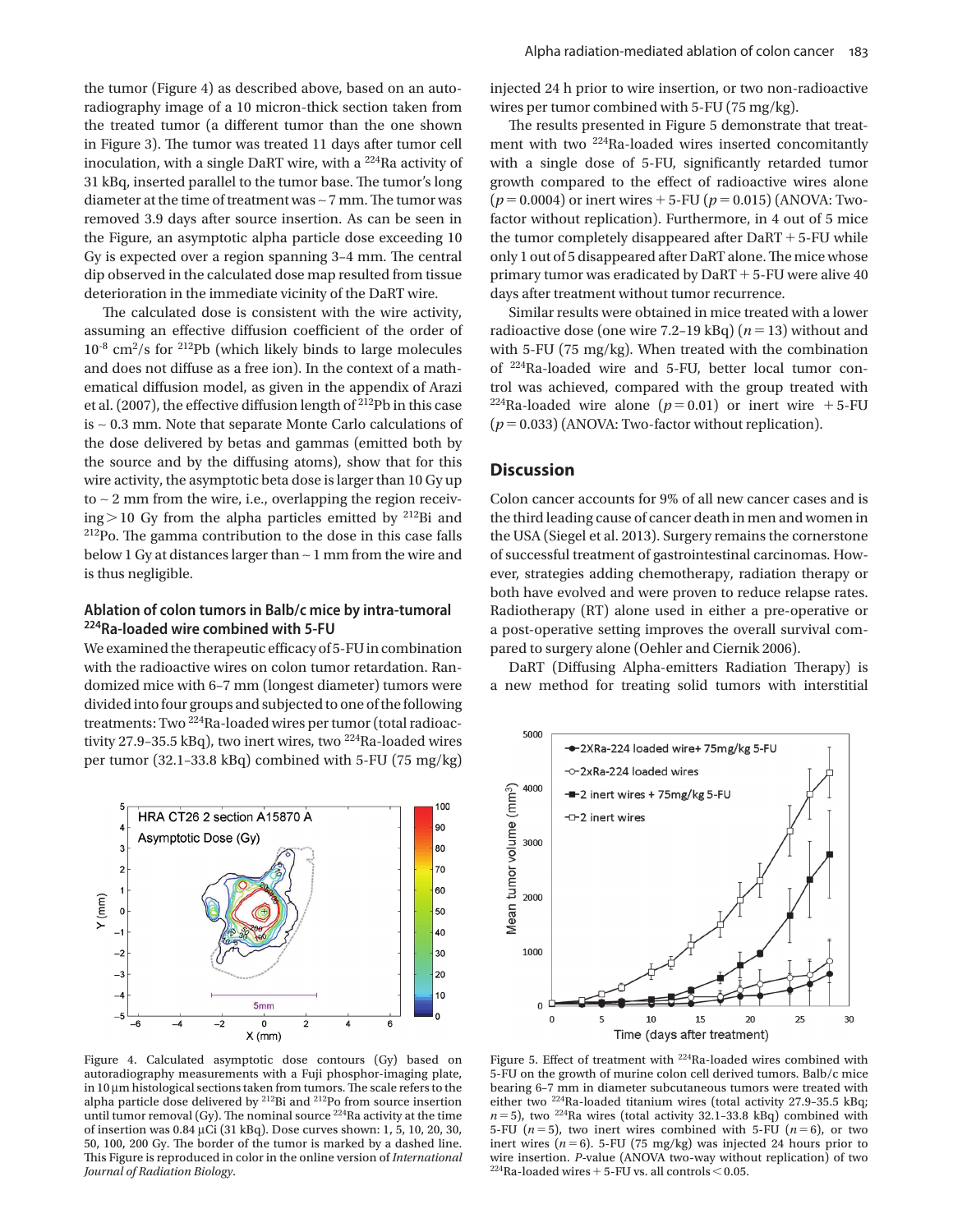radioactive wires that continually release short-lived alpha particle emitting atoms into the tumor (Arazi et al. 2007). In this research study we explored the effect of DaRT as a standalone treatment or in combination with chemotherapy on colon cancer.

 Insertion of one 224 Ra-loaded wire (11.7 – 12.3 kBq per wire) into CT26 tumors (5–6 mm in diameter) had a pronounced retardation effect on the progress of tumor growth compared to inert wires (62% of control). The insertion of two  $^{224}$ Ra wires carrying a total activity of 23.7-24.8 kBq achieved a higher level of tumor destruction (33% of control), which indicated that tumor ablation is dependent on the amount of radioactive atoms which spread in the tumor, and on the geometrical coverage by the DaRT wires.

The <sup>224</sup>Ra-loaded wires used in this study emit beta and gamma radiation over a wide range of energy. Thus it was important to ensure that the damage caused to the tumor is derived primarily from the alpha particles emitted by the diffusing atoms and not from the direct beta and gamma emissions from the wire. To test this we compared the damage inflicted by a DaRT wire to that of a radioactive wire coated with PMMA to prevent the recoil and spread of radioactive atoms inside the tumor. Tumors treated by DaRT wires were significantly smaller than tumors treated by PMMA-coated or inert wires. There was no significant difference between the volumes of tumors treated by an inert wire or a PMMAcoated wire (Figure 2A). Histological examination of tumor slices 5 days after treatment revealed considerable necrotic areas caused by DaRT wires, while very limited damage was seen in tumors treated by PMMA-coated radioactive or inert wires (Figure 2B).

 Using high-resolution autoradiography it was shown that radioactive atoms (namely  $212$ Po and its daughters) spread over several mm in tumors treated by DaRT wires (Figure 3B) but not in tumors treated by PMMA-coated wires (Figure 3C).

 Autoradiography-based dose estimations for treated CT-26 tumors show that the region receiving an asymptotic alpha-particle dose exceeding 10 Gy (by  $^{212}$ Bi and  $^{212}$ Po) is 3-4 mm in diameter. Interestingly, the dose contribution of beta emissions from the wire and diffusing atoms is similar over the same region (while the contribution from gammas is negligible). The observation that PMMA-coated wires did not have an effect on tumor growth thus suggests that in spite of the similar doses, the biological effect of the diffusing alpha emitters is much larger. One possible explanation is that the radiobiological effectiveness (RBE) of alpha particles is considerably higher than that of betas (for which  $RBE = 1$ ) in these tumors. Note that in a previous microdosimetric in vitro study (Lazarov et al. 2012) we have found that the survival probability for CT-26 cells whose nucleus is hit by a single alpha particle is  $0.65 \pm 0.12$ , one of the lowest values obtained for the several cell lines investigated.

 In previous studies we have also demonstrated that DaRT inhibited tumor development, extended survival, and reduced lung metastases in mice bearing Squamous cell carcinoma (Arazi et al. 2007, Cooks et al. 2008), lung carcinoma (Cooks et al. 2009a), and pancreatic carcinoma (Horev-Drori et al. 2012) derived tumors. DaRT was also effective against human tumors transplanted into athymic mice (Cooks et al. 2012). It was observed that tumors of different histotypes responded differently to the treatment (Lazarov et al. 2012).

The tumor response to radiation is determined not only by the tumor cell phenotype but also by the microvascular sensitivity. Tumors grown in apoptosis-resistant mice displayed markedly reduced baseline microvascular endothelial apoptosis, exhibited reduced endothelial apoptosis upon irradiation and were more resistant (Garcia-Barros et al. 2003). The results for experimental tumors strongly indicate that radiation of human tumors with high doses may induce considerable vascular damages and thereby leading to indirect tumor cell death (Park et al. 2012). In a previous study we observed that tumor destruction by alpha radiation is achieved by direct damage to tumor cells and by damage to the vasculature (Cooks et al. 2008).

 Since recurrence of treated tumors depends on angiogenesis, it is thus important to take into consideration that heavy charged particles can affect both the tumor cells and the tumor microenvironment. It has been shown that densely ionizing radiation elicits signalling pathways quite distinct from those involved in the cell and tissue response to photons (Durante 2014). To this effect, it has been demonstrated that high-energy proton irradiation can inhibit expression of major pro-angiogenic factors and multiple angiogenesisassociated processes, including invasion and endothelial cell proliferation, and thus achieve better inhibition of cancer progression (Girdhani et al. 2012).

 As DaRT is based on alpha-particles, it should be particularly powerful against cancer stem cells (CSCs) which were reported to be more resistant to sparsely ionizing radiation (X-rays or gamma-rays) than their stem-cell counterparts (Baumann et al. 2008). It was already suggested that radiotherapy with high-energy charged particles should be considered to specifically target CSCs (Diehn et al. 2009, Durante and Loeffler 2010, Pignalosa and Durante 2012).

Several approaches have proven effective in sensitizing cells to the killing effects of radiation, including hyperthermia, small molecule drugs or genetic approaches to inhibit DNA repair, and oxygen increase (Harrison et al. 2002, Vallerga et al. 2004, Iliakis et al. 2008).

 Some chemotherapeutic drugs destroy tumor cells by their own cytotoxic action and additionally enhance the effects of low-LET radiotherapy. Chemotherapeutic drugs that have the potential to produce substantial sensitization of tumor cells to gamma radiation treatment are defined as radiosensitizers (Wilson et al. 2006, Shewach and Lawrence 2007). A number of clinical studies have shown that both survival rate and palliative benefit can be improved when radiotherapy is combined with chemotherapy in the treatment of various tumors (Doyle et al. 2001, Crane et al. 2002, Curran 2002, Varveris et al. 2003).

 In the present study we examined the potential of radioactive <sup>224</sup>Ra-loaded wires in combination with 5-fluorouracil (5-FU) to achieve local control of malignant colon tumors in mice. 5-FU rapidly enters the cell using the same facilitated transport mechanism as uracil. 5-FU is converted intracellularly to several active metabolites which disrupt RNA synthesis and the action of thymidylate synthetase – a key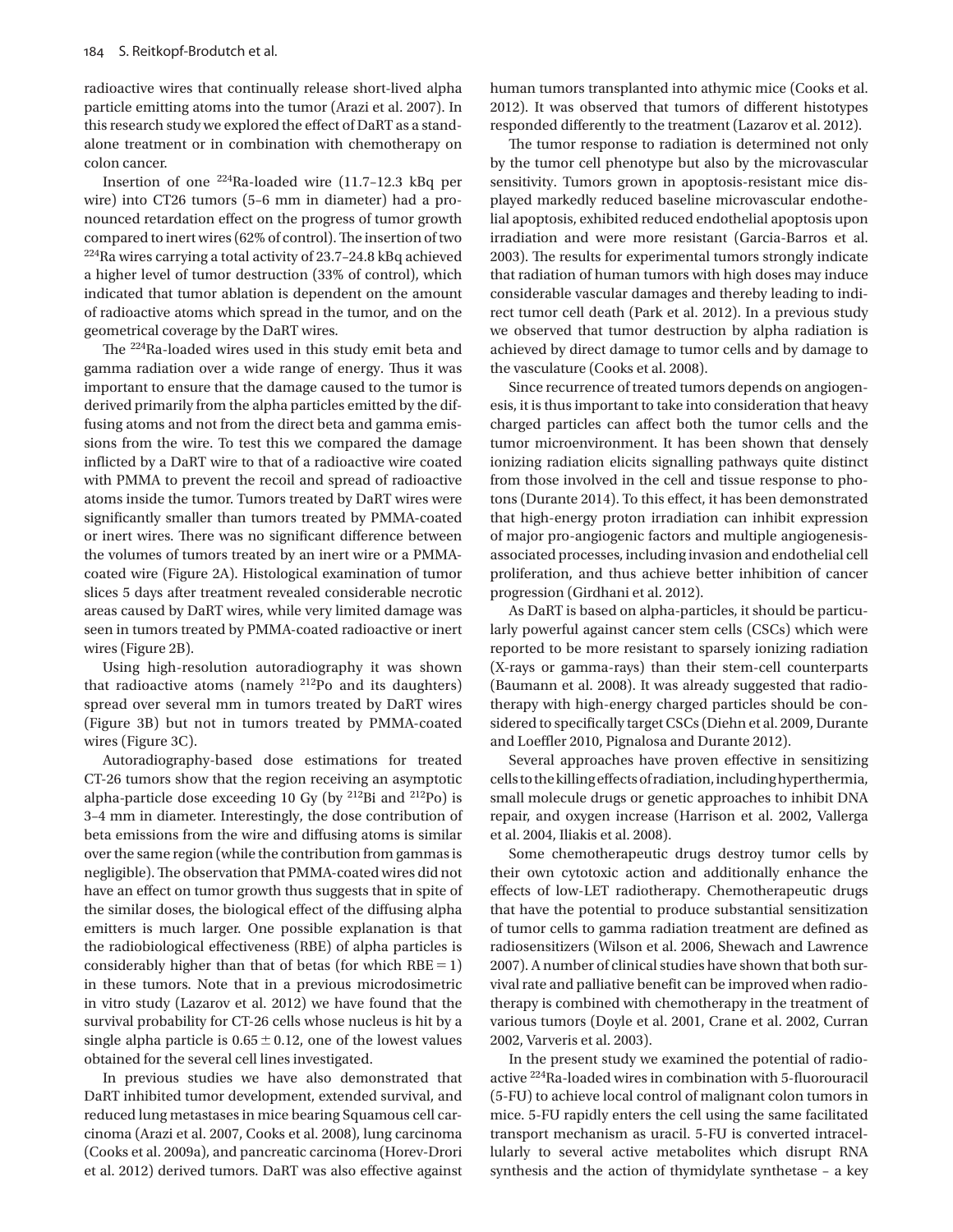enzyme converting dUMP to dTMP – which is essential for DNA synthesis and repair. Unfortunately, response rates for 5-FU-based chemotherapy as a first-line treatment for advanced colorectal cancer are only 10-15% (Longley et al. 2003, Makizumi et al. 2008).

 Importantly, 5-FU was also reported as radiosensitizer (Shewach and Lawrence 2007) when given in combination with gamma radiation and it was of interest to find out if the combination of alpha radiation and 5-FU will be better than each treatment alone.

We tested the effect of a combination treatment of  $224$ Ra-loaded wires with one time administration of 5-FU on mice bearing tumors. Treatment with a <sup>224</sup>Ra-loaded wire with 5-FU was significantly better than a treatment with an inert wire, 5-FU alone or a <sup>224</sup>Ra-loaded wire alone. Treatment with two <sup>224</sup>Ra-loaded wires and 5-FU had a pronounced retardation effect that further led to complete cure of 4 out of 5 mice. DaRT treatment could also be effectively combined with chemotherapy to treat squamous cell (Cooks et al. 2009b) and pancreatic carcinoma (Horev-Drori et al. 2012). Yet, exposure of tumor cells in vitro to chemotherapeutic drugs did not increase their sensitivity to alpha particles (unpublished results), so we assume that the increase in survival of the animals treated by the combination is due to eradication of lung metastases by the chemotherapy.

The combination of alpha radiation and chemotherapy may also be important for abrogating angiogenesis and vasculogenesis driven by an influx of  $CD11b<sup>+</sup>$  myeloid cells (macrophages) and endothelial progenitor cells (EPC) into the tumors that contribute to the radioresistance of tumors (for review see Brown 2014).

 Lastly, destruction of the primary tumor may also release tumor antigens that will stimulate anti-tumor immunity, which can eliminate residual disease, as was shown to occur after electrochemical tumor ablation (Plotnikov et al. 2004). Thus, combining DaRT with immunostimulation may lead to a novel approach for treating solid metastatic malignancies.

 In conclusion, the use of the DaRT method on mouse colon cancer was shown to result in a pronounced local control of the tumor; combining DaRT with chemotherapy yielded the elimination of primary tumors and led to a complete cure of CT26 derived tumors. These results add to those of our previous investigations, which as a whole suggest that DaRT has the potential to become an efficient and safe method for prolonged treatment of the entire volume of solid tumors with therapeutic doses of alpha particles.

## **Acknowledgements**

This work was supported in part by The Roberts-Guthman Chair in Immunopharmacology, The German Israeli Fund, The Israel Cancer Association, and Althera Medical Ltd. We thank Dr Gideon Halperin for assistance with the statistical analysis.

## **Declaration of interest**

The authors report no conflicts of interest. The authors alone are responsible for the content and writing of the paper.

#### **References**

- Antonovic L, Brahme A, Furusawa Y, Toma-Dasu I. 2013. Radiobiological description of the LET dependence of the cell survival of oxic and anoxic cells irradiated by carbon ions . J Radiat Res 54:18-26.
- Arazi L, Cooks T, Schmidt M, Keisari Y, Kelson I. 2007. Treatment of solid tumours by interstitial release of recoiling short-lived alpha emitters. Phys Med Biol 52:5025-5042.
- Arazi L, Cooks T, Schmidt M., Keisari Y, Kelson I. 2010. Treatment of solid tumors by alpha emitters released from 224Ra-loaded sources – internal dosimetry analysis . Phys Med Biol 55 : 1203 – 1218 .
- Baumann M, Krause M, Hill R. 2008. Exploring the role of cancer stem cells in radioresistance. Nature Rev Cancer 8:545-554.
- Brechbiel MW. 2007. Targeted alpha-therapy: Past, present, future? Dalton Transact 21:4918-4928.
- Brown JM. 2014. Vasculogenesis: A crucial player in the resistance of solid tumours to radiotherapy. Br J Radiol. 87:1035. (DOI: http:// dx.doi.org/10.1259/bjr.20130686. Published Online: February 07, 2014).
- Bruland ØS, Nilsson S, Fisher DR, Larsen RH. 2006. High-linear energy transfer irradiation targeted to skeletal metastases by the alphaemitter <sup>223</sup> Ra: Adjuvant or alternative to conventional modalities? Clin Cancer Res 12(20 Pt 2) : 6250s – 6257s .
- Combs, SE. 2009. Radiation therapy. Recent Results Cancer Res 171:125-140.
- Cooks T, Arazi L, Schmidt M, Marshak G, Kelson I, Keisari Y. 2008. Growth retardation and destruction of experimental Squamous cell carcinoma by interstitial radioactive wires releasing diffusing alphaemitting atoms. Int J Cancer 122:1657-1664.
- Cooks T, Schmidt M, Bittan H, Lazarov E, Arazi L, Kelson I, Keisari Y. 2009a. Local control of lung derived tumors by diffusing alphaemitting atoms released from intratumoral wires loaded with Radium-224. Int J Radiat Oncol Biol Phys 74:966-973.
- Cooks T, Tal M, Raab S, Efrati M, Reitkopf S, Lazarov E, Etzyoni R, Schmidt M, Arazi L, Kelson I, Keisari Y. 2012. Intratumoral Ra-224 -loaded wires spread alpha emitting atoms inside solid human tumors in athymic mice and can achieve local tumor control. Anticancer Res 32:5315-5321.
- Cooks T, Arazi L, Efrati M, Schmidt M, Marshak G, Kelson I, Keisari Y. 2009b. Interstitial wires releasing diffusing alpha-emitters combined with chemotherapy improved local tumor control and survival in squamous cell carcinoma bearing mice. Cancer 115:1791-1801.
- Couturier O, Supiot S, Degraef-Mougin M, Faivre-Chauvet A, Carlier T, Chatal JF, Davodeau F, Cherel M. 2005. Cancer radioimmunotherapy with alpha-emitting nuclides European J Nuclear Med Molec Imaging 32:601-614.
- Crane CH, Abbruzzese JL, Evans DB, Wolff RA, Ballo MT, Delclos M, Milas L, Mason K, Charnsangavej C, Pisters PW, Lee JE, Lenzi R, Vauthey JN, Wong AB, Phan T, Nguyen Q, Janjan NA. 2002. Is the therapeutic index better with gemcitabine-based chemoradiation than with 5-fluorouracil-based chemoradiation in locally advanced pancreatic cancer? Int J Radiat Oncol Biol Phys 52:1293-1302.
- Cucinotta FA, Durante M. 2006. Cancer risk from exposure to galactic cosmic rays: Implications for space exploration by human beings. Lancet Oncol 7:431-435.
- Curran WJ. 2002. New chemotherapeutic agents: Update of major chemoradiation trials in solid tumors. Oncology 63(Suppl. 2):29-38.
- Diehn M, Cho RW, Lobo NA, Kalisky T, Dorie MJ, Kulp AN, Qian D, Lam JS, Ailles LE, Wong M, Joshua B, Kaplan MJ, Wapnir I, Dirbas FM, Somlo G, Garberoglio C, Paz B, Shen J, Lau SK, Quake SR, Brown JM, Weissman IL, Clarke MF. 2009. Association of reactive oxygen species levels and radioresistance in cancer stem cells. Nature 458:880-883.
- Doyle TH, Mornex F, McKenna WG. 2001. The clinical implications of gemcitabine radiosensitization. Clin Cancer Res 7:226-228.
- Durante M. 2014. New challenges in high-energy particle radiobiology. Br J Radiol 87:1035:20130626. doi: 10.1259/bjr.20130626. Review.
- Durante M, Loeffler JS. 2010. Charged particles in radiation oncology Nature Rev Clin Oncol 7:37-43.
- Garcia-Barros M, Paris F, Cordon-Cardo C, Lyden D, Rafii S, Haimovitz-Friedman A, Fuks Z, Kolesnick R. 2003. Tumor response to radiotherapy regulated by endothelial cell apoptosis . Science 300 : 1155 – 1159 .
- Girdhani S, Lamont C, Hahnfeldt P, Abdollahi A, Hlatky L. 2012. Proton irradiation suppresses angiogenic genes and impairs cell invasion and tumor growth. Radiat Res 178:33-45.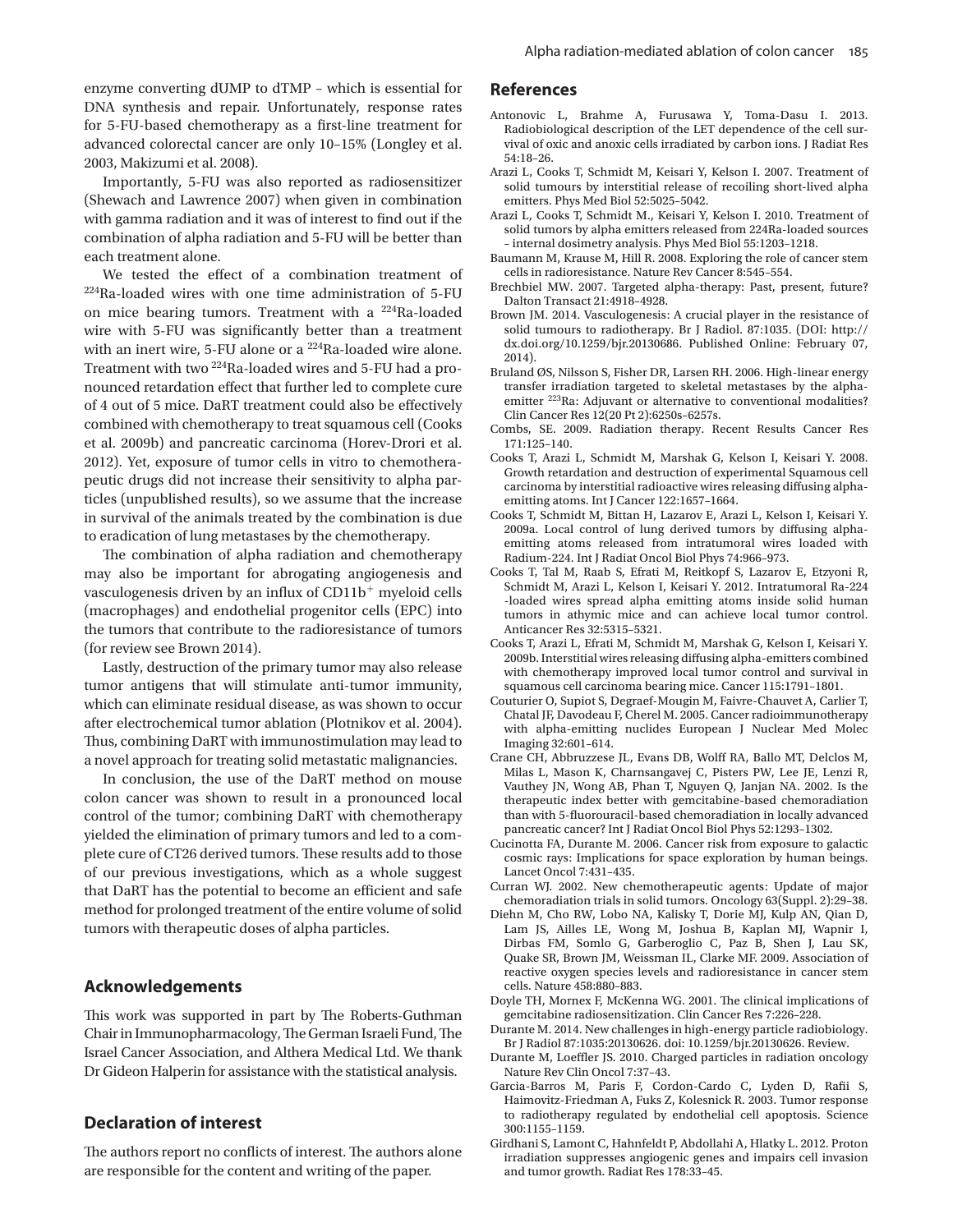- Hamada N. 2009. Recent insights into the biological action of heavy-ion radiation. J Radiat Res 50:1-9.
- Harrison LB, Chadha M, Hill RJ, Hu K, Shasha D. 2002. Impact of tumor hypoxia and anemia on radiation therapy outcomes. Oncologist 7 : 492 – 508 .
- Horev-Drori G, Cooks T, Bittan H, Lazarov E, Schmidt M, Arazi L, Efrati M, Kelson I, Keisari Y. 2012. Local control of malignant pancreatic tumors by a combined treatment with intratumoral  $224$  Radium-loaded wires releasing alpha-emitting atoms and chemotherapy. Translational Res 159:32-41.
- Huang CY, Pourgholami MH, Allen BJ. 2012. Optimizing radioimmunoconjugate delivery in the treatment of solid tumor. Cancer Treatment Rev 38:854-860.
- Iliakis G, Wu W, Wang M. 2008. DNA double strand break repair inhibition as a cause of heat radiosensitization: Re-evaluation considering backup pathways of NHEJ. Int J Hyperthermia 24:17-29.
- Lazarov E, Arazi L, Efrati M, Cooks T, Schmidt M, Keisari Y, Kelson I. 2012 . Comparative in vitro microdosimetric study of murine and human-derived cancer cells exposed to alpha particles . Radiat Res 177:280-287.
- Li Q, Dai Z, Yan Z, Jin X, Liu X, Xiao G. 2007. Heavy-ion conformal irradiation in shallow-seated tumor therapy terminal at HIRFL. Medical Biolog Engineering Computing 45:1037-1043.
- Loeffler JS, Durante M. 2013. Charged particle therapy optimization, challenges and future directions. Nature Rev Clin Oncol 10:411-424.
- Longley DB , Harkin DP , Johnston PG . 2003 . 5-Fluorouracil: Mechanisms of action and clinical strategies. Nature Rev Cancer 3:330-338.
- Makizumi R, Yang W, Owen RP, Sharma RR, Ravikumar TS. 2008. Alteration of drug sensitivity in human colon cancer cells after exposure to heat: Implications for liver metastasis therapy using RFA and chemotherapy. Int J Clin Experim Med 1:117-129.
- Nomiya T, Tsuji H, Hirasawa N, Kato H, Kamada T, Mizoe J, Kishi H, Kamura K, Wada H, Nemoto K, Tsujii H. 2008. Carbon ion radiation therapy for primary renal cell carcinoma: initial clinical experience . Int J Radiat Oncol Biol Phys 72:828-833.
- Oehler C, Ciernik IF. 2006. Radiation therapy and combined modality treatment of gastrointestinal carcinomas . Cancer Treatment Rev  $32 \cdot 119 - 138$
- Park HJ, Griffin RJ, Hui S, Levitt SH, Song CW. 2012. Radiation-induced vascular damage in tumors: implications of vascular damage in ablative hypofractionated radiotherapy (SBRT and SRS) . Radiat Res 177:311-327.
- Pignalosa D, Durante M. 2012. Overcoming resistance of cancer stem cells. Lancet Oncol 13:e187-188.
- Plotnikov A, Fishman D, Tichler T, Korenstein R and Keisari Y. 2004. Low electric field enhanced chemotherapy can cure mice with CT-26 colon carcinoma and induce anti-tumour immunity. Clin Experim Immunol 138:410-416.
- Roeske JC, Stinchcomb TG. 2006. The average number of alphaparticle hits to the cell nucleus required to eradicate a tumour cell population. Phys Med Biol 51:N179-186.
- Shewach DS, Lawrence TS. 2007. Antimetabolite radiosensitizers. J Clin Oncol 25:4043-4050.
- Siegel R, Naishadham D, Jemal A. 2013. Cancer statistics, 2013. CA Cancer J Clinicians 63:11-30.
- Søyland C, Hassfjell SP. 2000. Survival of human lung epithelial cells following in vitro  $\alpha$ -particle irradiation with absolute determination of the number of alpha-particle traversals of individual cells. Int J Radiat Biol 76:1315-1322.
- Suntharalingam N, Podgorsak EB, Hendry JH. 2005. Basic radiobiology. In: Podgorsak EB, editor. Radiation oncology physics: A handbook for teachers and students. Vienna, IAEA publication; pp. 485-504.
- Tinganelli W, Ma NY, Von Neubeck C, Maier A, Schicker C, Kraft-Weyrather W, Durante M. 2013. Influence of acute hypoxia and radiation quality on cell survival. J Radiat Res 54(Suppl. 1):  $i23 - 30.$
- Tobias CA, Blakely EA, Alpen EL, Castro JR, Ainsworth EJ, Curtis SB, Ngo FQ, Rodriguez A, Roots RJ, Tenforde T, Yang TC. 1982. Molecular and cellular radiobiology of heavy ions . Int J Radiat Oncol Biol Phys 8:109-120.
- Vallerga AK, Zarling DA, Kinsella TJ. 2004. Clin Advances Hematol Oncol 2:793-805.
- Varveris H, Mazonakis M, Vlachaki M, Kachris S, Lyraraki E, Zoras O, Maris T, Froudarakis M, Velegrakis J, Perysinakis C, Damilakis J and Samonis G. 2003. A phase I trial of weekly docetaxel and cisplatinum combined to concurrent hyperfractionated radiotherapy for nonsmall cell lung cancer and squamous cell carcinoma of head and neck. Oncol Rep 10:185-195.
- Wilson GD, Bentzen SM, Harari PM. 2006. Biologic basis for combining drugs with radiation. Seminars Radiat Oncol 16:2-9.
- Williamson JF. 2006. Brachytherapy technology and physics practice since 1950: A half-century of progress. Phys Med Biol 51: R303-325.